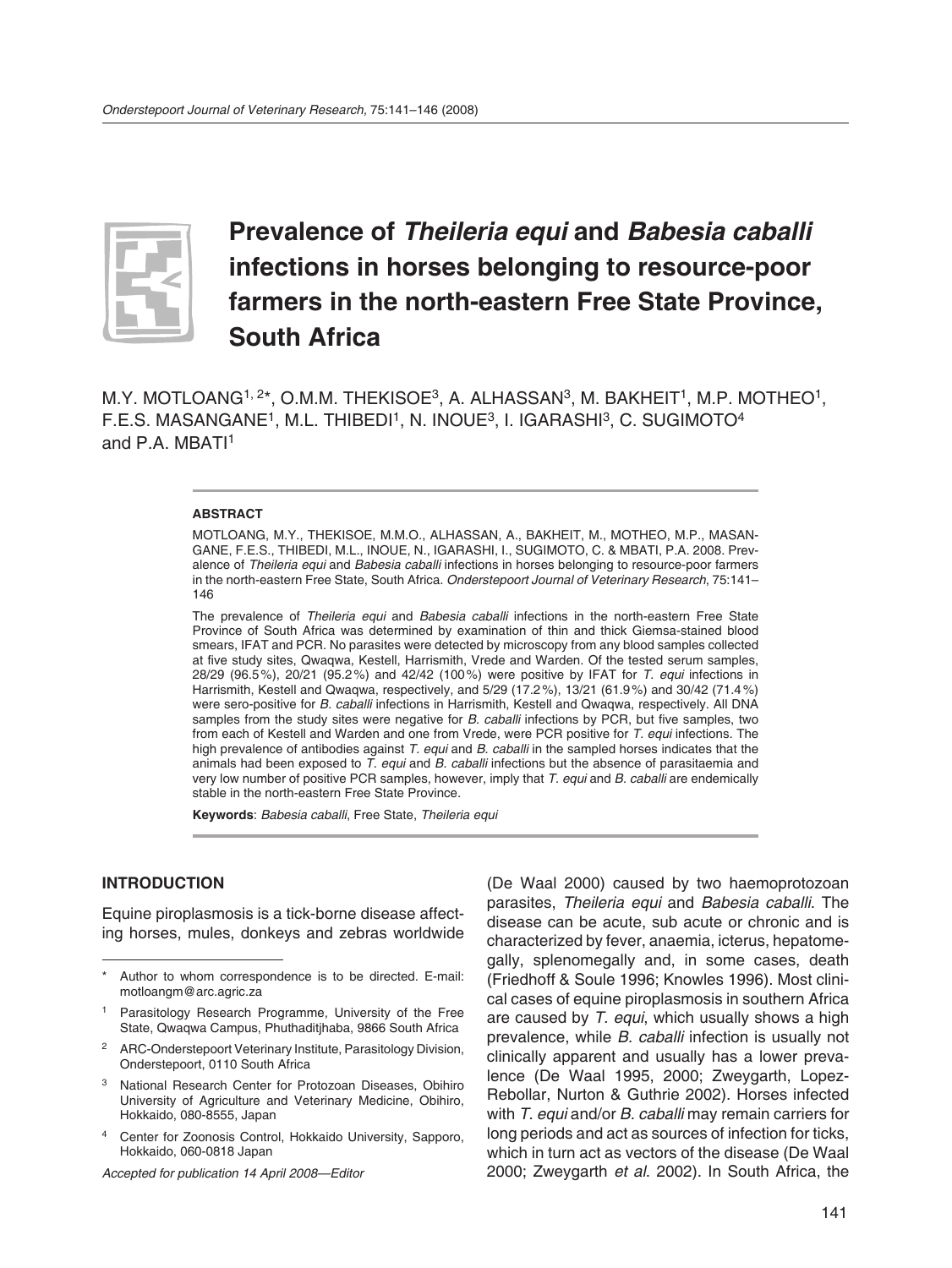*Theileria equi* and *Babesia caballi* infections in horses in north-eastern Free State Province, South Africa



FIG. 1 Maps of the Free State Province and the Thabo Mofutsanyane District Municipality showing the location of the five study sites: Harrismith, Kestell, Qwaqwa, Vrede and Warden. The maps were obtained from the website of the Municipality Demarcation Board of the Republic of South Africa (www.demarcation.org.za)

ixodid tick, *Rhipicephalus evertsi evertsi* is the main vector of *T. equi* and *B. caballi* (De Waal & Potgieter 1987).

*Theileria equi* and *B. caballi* infections are usually diagnosed by microscopic examination of Giemsaor Wright-stained blood films (Saal 1964), but these methods have poor sensitivity during very low parasitaemia. Serological assays, such as enzyme-linked immunosorbent assay (ELISA) and immunofluorescent antibody test (IFAT) are also commonly used for detection of *T. equi* and *B. caballi* infections (Bose, Jorgensen, Dalgleish, Friedhoff & De Vos 1995; Bruning 1996; Weiland 1986) but cannot distinguish between current and past infections due to persistence of antibodies even when parasites are cleared from the animal. PCR is the commonly used molecular technique for the diagnosis of *T. equi* and *B. caballi* and has been reported to be highly specific and sensitive (Bashiruddin, Camma & Rebelo 1999; Rampersad, Cesar, Campbell, Samlal & Ammons 2003).

The prevalence of some of the tick-borne diseases, poultry diseases and helminth infections in domestic livestock of resource-poor farmers in the northeastern Free State Province has recently been reported, as well as the ticks occurring in the region (Hlatshwayo, Mbati & Dipeolu 2002; Mbati, Hlatshwayo, Mtshali, Mogaswane, De Waal & Dipeolu 2002; Nyaile, Thekisoe, Bisschop & Mbati 2003; Thekisoe, Mbati & Bisschop 2003; Tsotetsi & Mbati 2003; Mtshali, De Waal & Mbati 2004). The current study was aimed at documenting *T. equi* and *B. ca-*

*balli* infections in horses in the north-eastern Free State Province by conventional parasitological methods, IFAT and DNA amplification by PCR. A questionnaire survey in order to assess the perceptions, attitudes and expectations of farmers in the study area with regard to *T. equi* and *B. caballi* infections was also conducted.

## **MATERIALS AND METHODS**

## **Description of the study area**

The north-eastern Free State Province includes towns situated in the Thabo Mofutsanyane district municipality which borders Lesotho on the south, Motheo, Lejweleputswa and northern Free State district municipalities on the south-west, west and north, respectively, while Mpumalanga and KwaZulu-Natal provinces are on the north-east and eastern borders, respectively. Blood samples were collected between August 2003 and October 2005 from horses of 38 resource-poor farmers located in five study sites within the north-eastern Free State: Harrismith (four farms), Kestell (three farms), Qwaqwa (16 villages), Vrede (11 farms) and Warden (four farms). Fig. 1 shows the exact locations of the study sites within Thabo Mofutsanyane district.

## **Collection of blood samples**

A total of 122 blood samples were collected from horses at the five localities, viz. 29 from Harrismith, 21 from Kestell, 42 from Qwaqwa, 19 from Vrede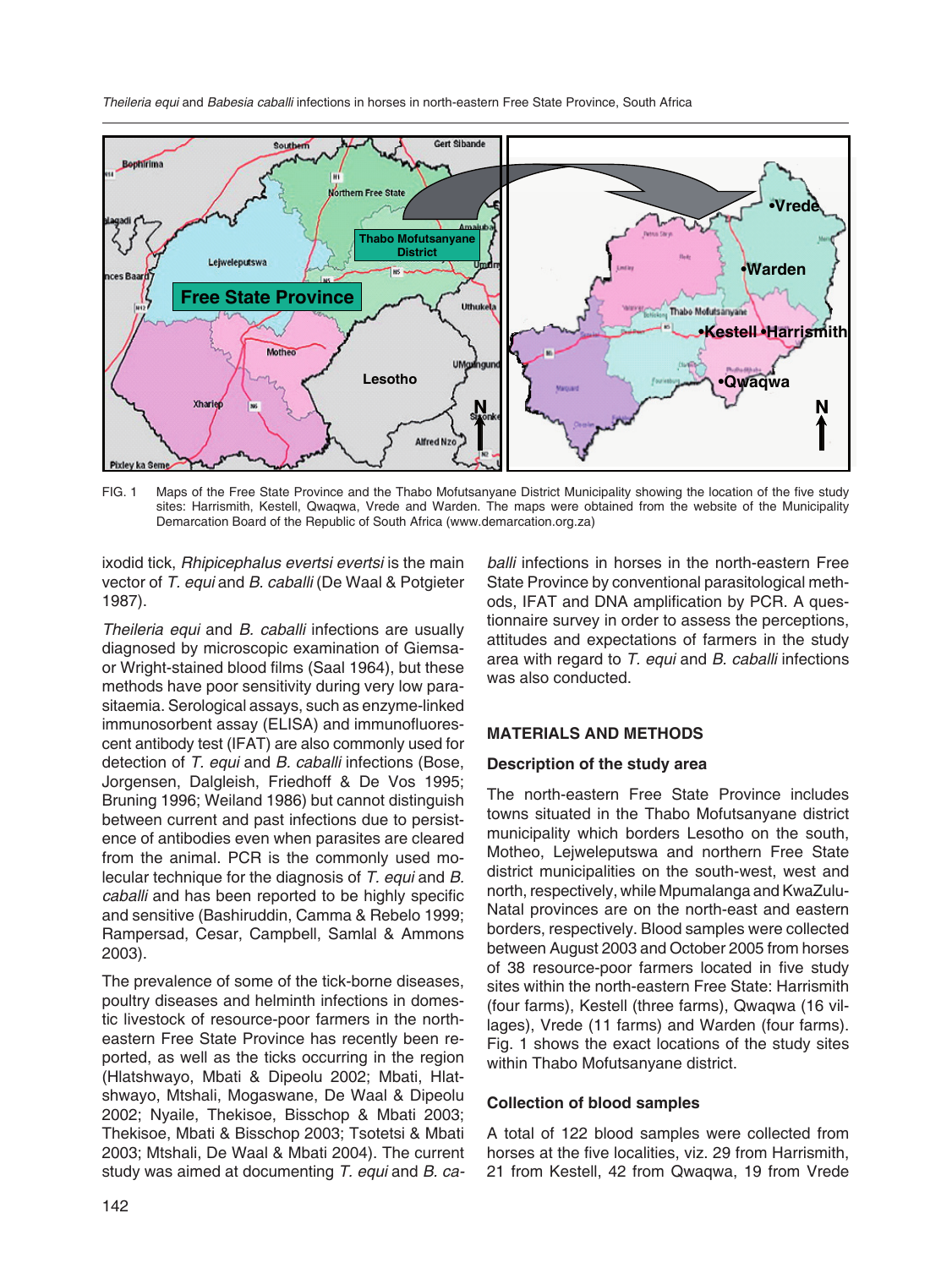and 11 from Warden. Ten milliliters of blood were collected in both silicone and EDTA-coated vacutainers by venipuncture of the jugular vein, and were kept in a cooler-box before transport to the laboratory. Blood samples were also collected from seven horses known to be infected with *T. equi* parasites from Kaalplaas farm of the Onderstepoort Veterinary Institute (OVI), Pretoria, and were used as controls for *T. equi*.

## **Preparation of thin and thick blood smears**

Thin and thick blood smears were prepared from the unclotted blood in the EDTA-coated vacutainers and stained with Giemsa as described by De Waal (1999). The parasitaemia was estimated by counting parasitized red blood cells (RBC) in eight different fields consisting of an average of 800 red blood cells per field using a formula in which the number of infected RBC is divided by the total number of uninfected RBC x 100. A smear was considered negative based on the criterion described by De Waal & Potgieter (1987), i.e. smears that reveal no parasites after 5 min examination are judged to be negative.

## **Serum preparation and DNA extraction**

The blood in silicone-coated vacutainers was left for 24 h at room temperature and then centrifuged at 200 x *g* for 5 min (De Waal & Potgieter 1987). The resulting sera were then placed in cryogenic vials and stored at –35 °C until used. Genomic DNA was extracted from horse blood by the phenol-chloroform method (Sambrook & Russel 2001) with minor modifications. Briefly, 400 μℓ of blood was treated with five units of TE (10 mM Tris-HCl [pH 7.4], 1 mM EDTA) buffer and then centrifuged at 14 000 x *g* for 2 min. The resulting pellet was washed five times in TE, removing the erythrocyte ghost layer with every wash, and re-suspended in 400 μℓ of distilled water. After incubation at 37 °C for 1 h with 100 μg/mℓ of proteinase K, 1 % SDS and 1 % sarcosine, DNA was extracted with phenol-chloroform and precipitated with ethanol at -34 °C, and was finally dissolved in 20 μℓ distilled water.

## **Indirect immunofluorescent test (IFAT)**

Antigen slides, conjugate and control sera were obtained from the OVI. Batches of antigen slides were removed from storage at –20 °C, incubated at 37 °C for 10 min and then fixed in cold acetone at –20 °C. Two-fold dilutions, of the test and control sera, starting at 1/40, 1/80 and 1/160, were prepared using PBS (Tenter & Friedhoff 1986). A drop  $(-4 \mu l)$  of each diluted serum was pipetted into each respective circle of the antigen slide, incubated at 37 °C for 30 min and then washed off with PBS.

A second wash was done using distilled water and the slides were allowed to air dry, after which 2 μℓ of conjugate dilution was added and incubated at 37 °C for 30 min. The conjugate was washed in PBS for 10 min and after air-drying, mounting fluid consisting of 50 % glycerin and 50 % PBS was placed on each slide and covered with 24 x 50 mm cover slip. The slides were observed under a fluorescent microscope using a 50x water objective (Tenter & Friedhoff 1986). Test readings were ranked as negative for slides with no specific fluorescence when observed under the fluorescent microscope, positive for those that presented strong fluorescence at a serum dilution of 1/80 and positive/negative for those that showed a weak fluorescence (OVI 1999).

## **Polymerase chain reaction (PCR)**

A primer pair targeting the EMA1 gene (Accession no. AY058899) of *T. equi* with a product of 743 bp was used for amplification of *T. equi* DNA, and a primer pair designed from the Bc48 gene (Accession no. AB017700) with a product of 179 bp were used for amplification of *B. caballi* DNA (Table 1). The PCR was conducted in a total volume of 50 μℓ containing PCR buffer (10 mM Tris-HCl (pH 8.3), 50 mM KCl, 1.5 mM  $MgCl<sub>2</sub>$ ), 2 mM each of the 4 dNTPs, 5 pmol of each primer and five units of AmpliTaq Gold DNA polymerase (Applied Biosystems Japan Ltd., Tokyo, Japan). The reaction mixture was heated at 94 °C for 10 min (denaturation step) and subjected to 35 cycles each at 94 °C for 45 s, 60 °C for

TABLE 1 PCR primers used for amplification of *T. equi* and *B. caballi* DNA

| <b>Parasite</b> | Target gene      | <b>Primer sequence</b>                                     |
|-----------------|------------------|------------------------------------------------------------|
| Theileria equi  | EMA <sub>1</sub> | F: 5'GCATCCATTGCCATTTCGAG3'<br>R: 5'TGCGCCATAGACGGAGAAGC3' |
| Babesia caballi | <b>Bc48</b>      | F: 5'CGGCTGCTATGGTTATTCAG3'<br>R: 5'AGAGTGCAACCGAGCAATGC3' |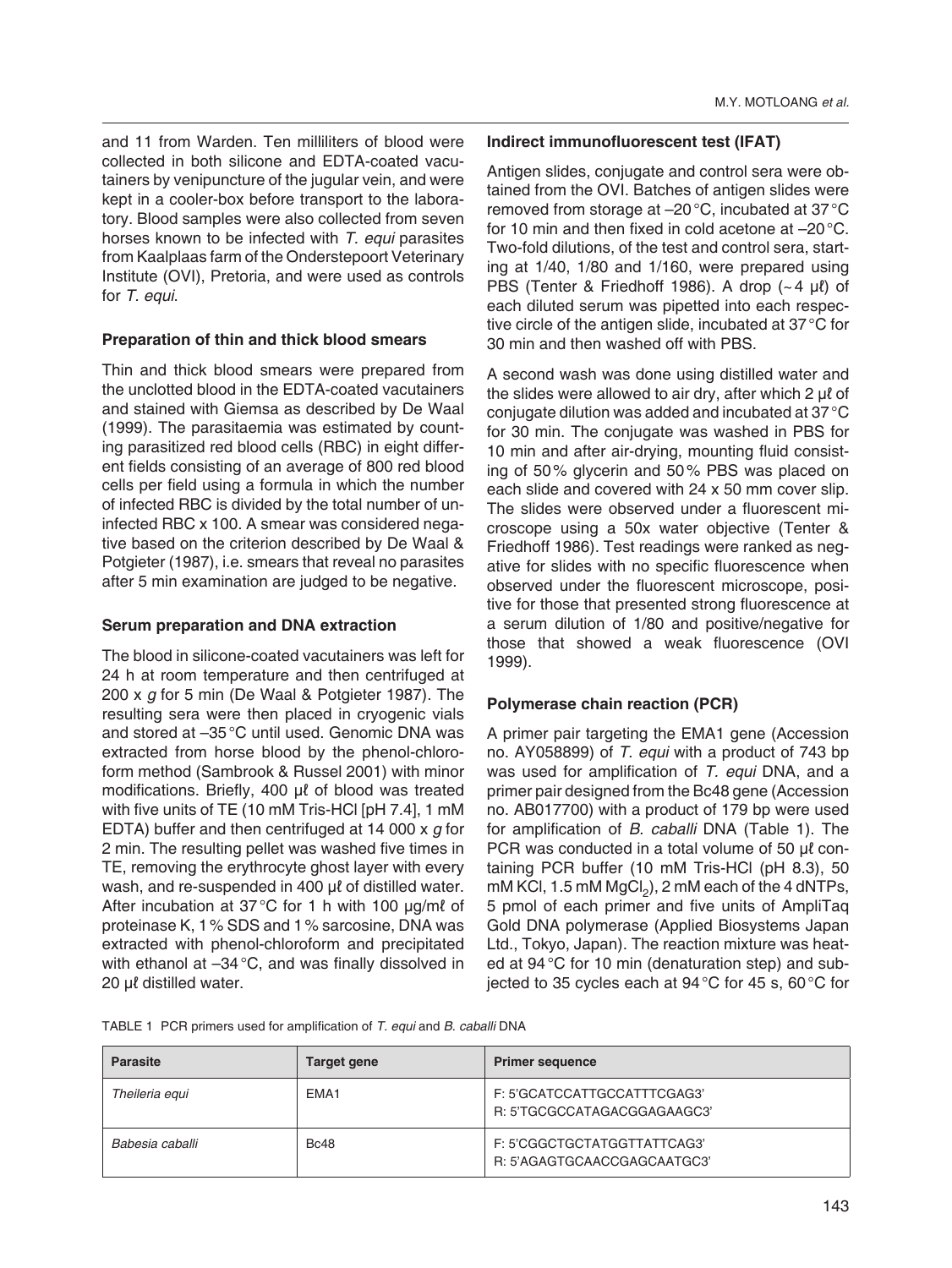1 min (annealing), and 2 min at  $72^{\circ}$ C with a final extension at 72 °C for 7 min. The PCR products were electrophoresed on a 1 % agarose gel, stained with ethidium bromide and visualized under UV light. The positive PCR products were purified using the QIAquick gel extraction Kit (Qiagen, USA). The nucleic acid sequence was determined with the BigDye terminator cycle sequencing kit (Applied Biosystems, Japan).

## **Questionnaire survey**

Questionnaires were completed by a total of 23 farmers in Harrismith, Kestell and Qwaqwa. The aim of the survey was to determine the level of knowledge of resource poor farmers in the north-eastern Free State Province concerning equine piroplasmosis, ranging from knowledge of its cause and transmission, whether they could recognize the clinical signs and whether they had knowledge on control measures for the disease.

## **RESULTS**

## **Microscopy and IFAT**

Neither *T. equi* nor *B. caballi* was detected in the thick and thin blood smears made from the blood on samples from Harrismith, Kestell, Qwaqwa, Vrede and Warden (Table 2). However, antibodies against *T. equi* and *B. caballi* were detected by IFAT in the blood of some of the horses in Harrismith, Kestell and Qwaqwa. Out of a total of 99 samples from these three study sites, 98 % were *T. equi* positive and 48 % were *B. caballi* positive (Table 2), while 58 % had mixed infections. *Theileria equi* was detected in three of the seven horses from Kaalplaas in both thick and thin smears, which were used as a positive control group for *T. equi*, while serology showed the presence of antibodies against *T. equi* in all of them (Table 2).

#### **Gene amplification by PCR**

All the blood samples from Kaalplaas were PCR positive for *T. equi*, while only five samples (two from Kestell, two from Warden and one from Vrede) were PCR positive for this parasite (Fig. 2). These PCRpositive products were sequenced and the sequence fragments were identical ranging from 83–100 % nucleic acid sequence identities, with other EMA1 genes in the NCBI GenBank database determined by BLASTn search (data not shown) (www.ncbi. nlm.nih.gov/BLAST). All the north-eastern Free State Province and Kaalplaas DNA samples were PCR neg ative for *B. caballi* using primers targeting the Bc48 gene.

#### **Questionnaire survey**

None of the farmers in the study sites who completed questionnaires had any scientific knowledge on equine piroplasmosis. Forty-eight percent of them admitted observing clinical signs such as nasal discharge where affected animals appeared to suffocate from accumulation of mucus with occasional



FIG. 2 Five DNA samples positive by PCR for *Theileria equi* using EMA1 primers. Lane M: 100 bp marker; Lanes 1–2: Kestell samples; Lane 3: Vrede sample; Lanes 4–5: Warden samples; Lane +: Positive control (*T. equi*—USDA strain); and Lane –: Negative control (*B. caballi*—USDA strain)

| TABLE 2 Microscopic, IFAT and PCR results for detection of T. equi and B. caballi infections |  |  |
|----------------------------------------------------------------------------------------------|--|--|

| <b>Study site</b> | No. of samples | Microscopy $(\%)$ |                   | IFAT $(%)$ |                   | PCR (%) |                   |
|-------------------|----------------|-------------------|-------------------|------------|-------------------|---------|-------------------|
|                   |                | T. equi           | <b>B.</b> caballi | T. equi    | <b>B.</b> caballi | T. equi | <b>B.</b> caballi |
| Harrismith        | 29             | 0(0)              | 0(0)              | 28 (96.5)  | 5(17.2)           | 0(0)    | 0(0)              |
| Kestell           | 21             | 0(0)              | 0(0)              | 20(95.2)   | 13(61.9)          | 2(9.5)  | 0(0)              |
| Qwaqwa            | 42             | 0(0)              | 0(0)              | 42 (100)   | 30(71.4)          | 0(0)    | 0(0)              |
| Vrede             | 19             | 0(0)              | 0(0)              | $ND^*$     | <b>ND</b>         | 1 (5.2) | 0(0)              |
| Warden            | 11             | 0(0)              | 0(0)              | <b>ND</b>  | <b>ND</b>         | 2(18.1) | 0(0)              |
| Kaalplaas         | 7              | 3(43)             | 0(0)              | 7(100)     | 3(43)             | 7(100)  | 0(0)              |

ND\* – Not done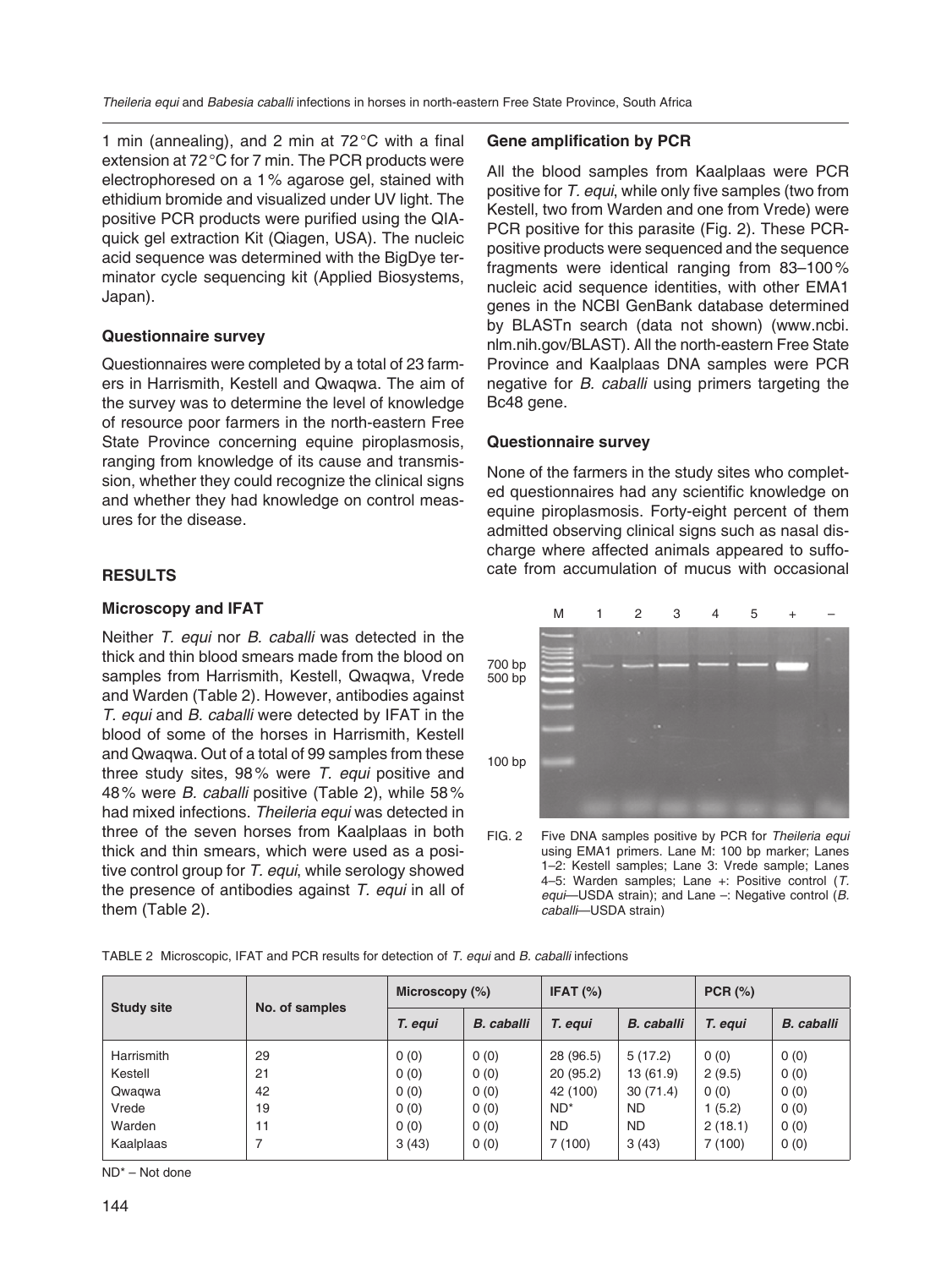sneezing, but these were signs which could not necessarily be linked to equine piroplasmosis. All of them indicated that they believed ticks did have an effect on their livestock's health although they could not specifically single out the disease(s) they transmitted. A common inexpensive method of tick control used by those who owned a relatively small number of livestock included burning the grass of the grazing area in winter while dipping in an acaricide was done by those who owned a larger numbers of animals.

## **DISCUSSION**

In this study, neither *T. equi* nor *B. caballi* was detected by microscopy in the samples from Qwaqwa, Harrismith, Kestell, Vrede and Warden. Beaver, Jung & Cupp (1984) stated that blood smears are useful for studying the morphological changes of blood cells and blood parasites. However, the main disadvantage of this method is that the volume of blood used for preparing the smears is small, making the detection of a low parasitaemia and of carrier animals difficult (Ambrosio & De Waal 1990). Demonstration of parasites by microscopy was only successful in three of the seven control horses from Kaalplaas which had a known history of *T. equi* infections.

Indirect immunofluorescent test is the most widely used serological diagnostic test. As shown in Table 2, the prevalence of antibodies against *T. equi* in the samples from Kestell, Harrismith and Qwaqwa was higher than that of *B. caballi*. Results of the current study correspond to those of a previous seroepidemiological survey of *T. equi* and *B. caballi* in the Northern and Eastern Cape provinces in which it was found that the prevalence of *T. equi* infections was relatively higher than that of *B. caballi* (Gummow, De Wet & De Waal 1996). Moreover, *T. equi* parasites are reported to propagate faster than *B. caballi* (Holman, Frerichs, Chieves & Wagner 1993), which also explains why the prevalence and pathogenicity of *T. equi* is higher than those of *B. caballi* in endemic areas (Schein 1988; De Waal 2000; Alhassan, Pumidonming, Okamura, Hirata, Battsetseg, Fujisaki, Yokoyama & Igarashi 2005).

All the DNA samples from the study areas were negative for *B. caballi* infections by PCR. *Babesia caballi* generally produces a low parasitaemia (Potgieter, De Waal & Posnett 1992; Holman *et al.* 1993) which makes it extremely difficult to detect in blood smears and even DNA probes have been reported to detect *B. caballi*-specific DNA at irregular intervals during the clinical course of an infection (Posnett

& Ambrosio 1991; Holman *et al.* 1993). The respective sequences of *T. equi* were identical to other EMA1 genes of *T. equi* in the Genbank database, thereby confirming that our results are not falsely positive. The two PCR-positive animals from Kestell also showed the presence of antibodies by IFAT but parasitaemia was not within detectable levels by microscopic examination.

The current study has demonstrated a high prevalence of antibodies against *T. equi* and *B. caballi* in the horses by IFAT. Although the presence of antibodies did not distinguish current from previous infections, these results do, however, indicate that the horses in the study region are exposed to *T. equi* and *B. caballi* infections. However, it can be concluded that five *T. equi* PCR-positive animals were still harbouring the parasites, although at a very low parasitaemia level, while the remainder might have recovered from the infections before the sampling period. Furthermore, the questionnaire survey revealed that these animals had never been treated for equine piroplasmosis, which suggests that they are possibly randomly re-exposed to *T. equi* and *B. caballi* infections several times during their lifetime as the vector tick (*R. evertsi evertsi*) is ever present in the region (Hlatshwayo *et al*. 2002; Mbati *et al*. 2002). The PCR method, with its high specificity, can be used in confirmatory diagnosis while IFAT is useful in large-scale epidemiological surveys.

In conclusion, this study has demonstrated the existence of *T. equi* and *B. caballi* in the north-eastern Free State Province which confirms previous reports that this tick-borne disease is widespread in South Africa (De Waal 1995; Gummow *et al*. 1996). However, the negative Giemsa-stained blood smears, high incidence of positive serological assay, presence of the tick vector (Hlatshwayo *et al*. 2002; Mbati *et al*. 2002) and absence of clinical signs from the horses imply that the study region is endemically stable for *T. equi* and *B. caballi* infections. Data from this study can serve as a basis for future largescale epidemiological studies on equine piroplasmosis in this region. There is a need for scientific education for resource-poor farmers on diseases of economic and veterinary importance as this can improve their overall control.

## **ACKNOWLEDGEMENTS**

The authors are grateful to the horse owners in the study sites for their co-operation. We thank Mr J. Komape; Ms M. Sentle; Mr A. Spickett and Mrs A. Spickett from the OVI and Dr B. Visser, University of